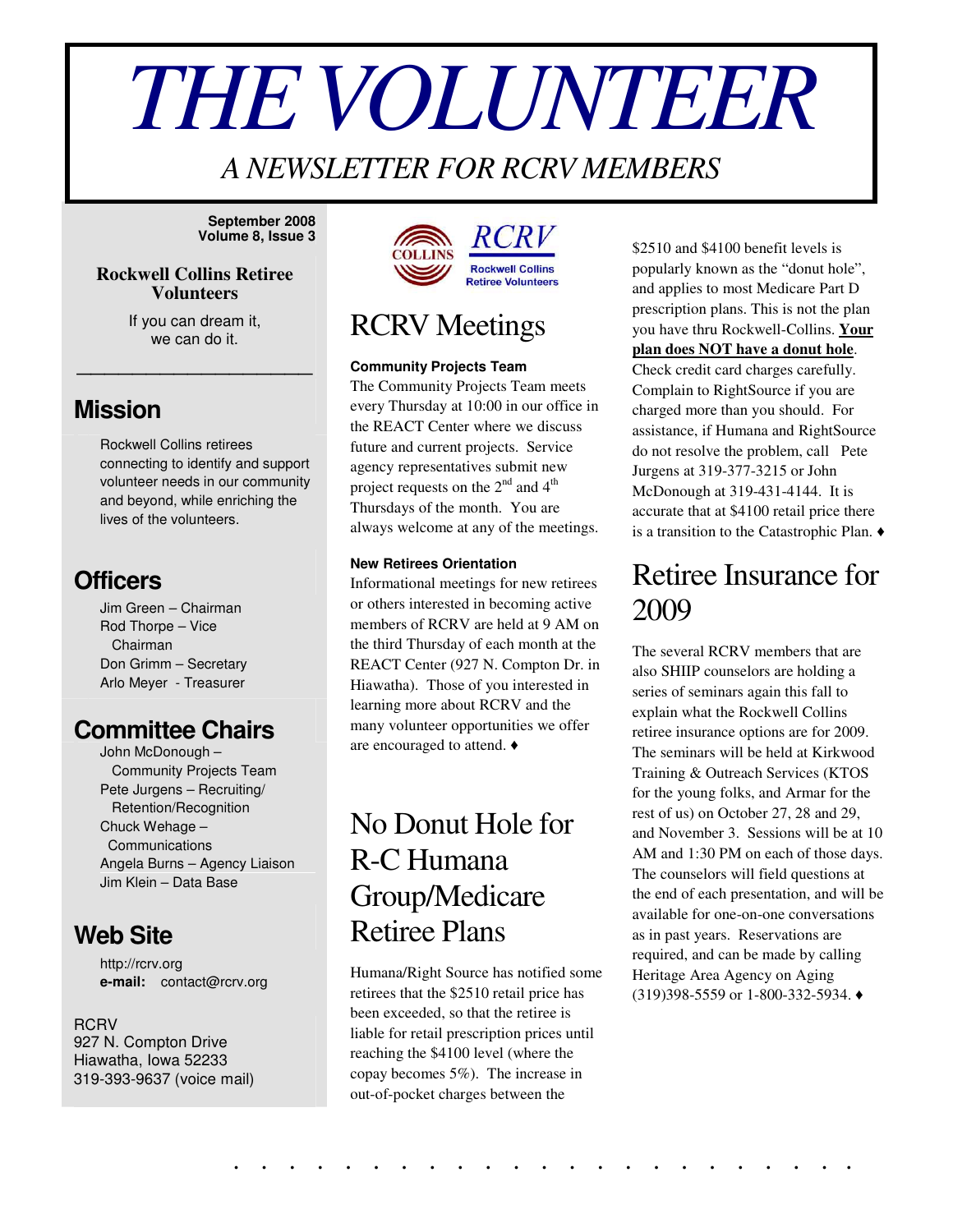# Charitable Giving Program

Last issue, we announced the Rockwell Collins program granting \$10,000 to be awarded by RCRV to deserving community organizations. The theme for this year's grants is "science and technology education". An RCRV committee consisting of Rod Thorpe, Kay Nelson, Jack Murphy, Helen Pothoff and John Wauer did the application evaluations. The applicants were required to meet Rockwell Collins standards for charitable donations, and a stringent test for alignment with the theme.

This year, the awards went to Four Oaks Bridge (Four Oaks Dummermuth Intergenerational Center) in the amount of \$5,000, and The Cedar Amateur Astronomers, also \$5,000.

According to Greg Frohner, president of EIOLC, the grant will be applied to expanding outreach activities of the observatory. Greg (also a member of RCRV) says that after three years of

sweat equity and fundraising, Linn County now has a first class facility, worth \$1.5M, that needs to be utilized by area schools and organizations.

The other grant recipient was Four Oaks Bridge. The funds will provide kids opportunities not otherwise available, including this years' new activity, Lego League. The Bridge will acquire a laptop and projector, which will provide children with an introduction to computer use, including PowerPoint presentations.

The partnership between Rockwell Collins and RCRV has brought these awards to the community entirely because of the volunteer hours we report to RSVP. If you are volunteering in the community, please let us know about it by signing up with RCRV, so we can continue to make good things happen around here.

We expect that this program will continue, with next year's theme to be decided next spring.

# Retiree Death **Benefits**

When a retiree passes, the family needs to call 1-800-236-3071 and provide information to the Benefits Group for Retirees. There is no standard death benefit or life insurance benefit; it all depends on the company providing benefits and the options selected at the time of retirement. This newsletter will be archived on our web site, so it will be available when the need arises. Just remember to check the site.

We have also been advised to protect the identity of loved ones who have passed away, according to the Iowa Attorney General. The AG recommends notifying the Social Security Administration at 1-800-772- 1213, the Iowa Department of Transportation, the US Department of State (if a passport was ever issued), and the three major credit repositories (Equifax, Experian and TransUnion). The Attorney General's office telephone is (515) 281-8789; they can go over all the recommendations and provide addresses and phone numbers.



EIOLC grant presentation. From left, RCRV sponsoring member Vern Jackson, EIOLC president Greg Frohner, RCRV and EIOLC member Helen Pothoff and Jim Green, RCRV chairman.



Four Oaks Bridge grant presentation. From left, Mary Beth Minges and Ron Karkosh of Four Oaks Bridge, RCRV sponsor Jack Rector and Jim Green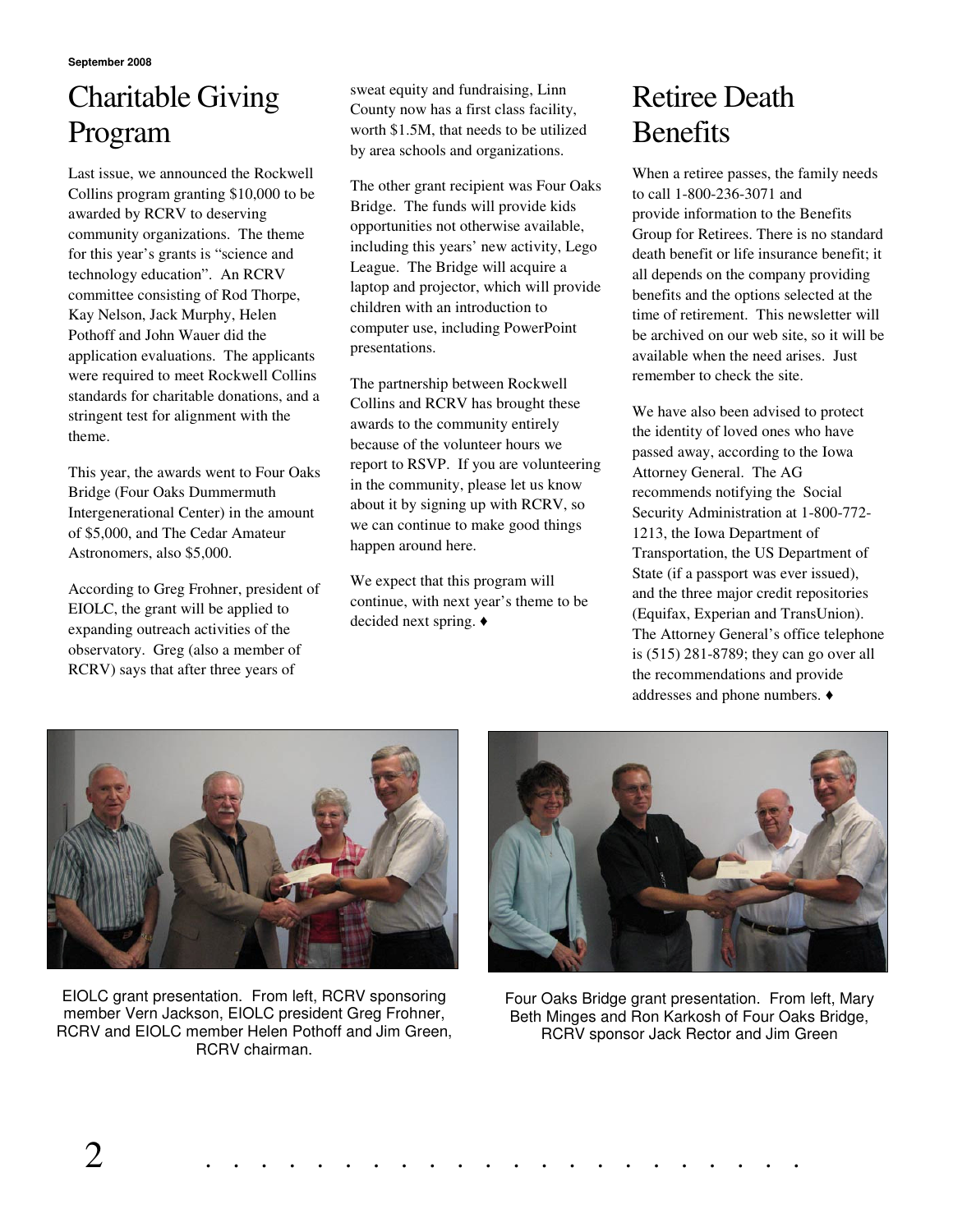## Where Do We Start?

The stories by RCRV members dealing with the floods of June, 2008 cover every aspect of neighbors helping neighbors. This is one account – typical of hundreds. Let us know your story.

- 1. I helped sandbag at Palo. This was a hopeless project. I could see that we were not going to be able to protect the town. I still kept working although about the only thing that was accomplished was to show the other folks that I was trying to support them.
- 2. The home of was flooded and I helped remove furniture and items from the basement. We took out the dry wall and paneling and washed down the walls with bleach. This house received flash flood water so it was not as bad as some of the other places I worked.
- 3. The home of \_\_\_\_\_had a finished basement that did not get any water in the flood of '93 but this time it got both river water and sewer back up. This was a really nasty job to clean up. We had to cut up carpet and take down furniture in addition to removing dry wall and paneling.
- 4. The home of \_\_\_\_\_\_was in the Time Check area. This was an especially sad situation. His wife had passed on earlier and he was recovering from a heart attack. He had been staying in a nursing home so he was not able to recover anything from his home. His son from out of state came and helped. This house was in bad shape. It had been moved off of the foundation and we were never able to safely get into the flooded basement. We probably should not have even been in the house. This place had the most mud of any of the placed I visited. I did find

money and jewelry along with some other important items that the family wanted to save. I expect this place will be destroyed.

- 5. The home of \_\_\_\_\_is in Palo. When I started working there they had already removed household items and our effort was to tear out dry wall, hardwood floors, and sub floors. This was a fairly new house and it will be restored. Of course it still is located in an area that will be at risk of flooding.
- 6. The home of \_\_\_\_\_\_ was an old house. She and other volunteers had been working several days when I started helping there. I doubt that this place can be saved without excessive cost. It is and old house with plaster walls. The river reached about four feet on the first floor. I helped haul stuff out to the curb. Some of the near by houses had red stickers and I think this place will also be demolished, but she had not reached that conclusion herself so we continued to help her.
- 7. The home of \_\_\_\_\_\_\_ mother was only a block away. Her mother is in her 80's and will probably never be able to move back. On this house we stripped out the walls and floors. The house probably could be repaired but some of the places around it have red stickers so perhaps the neighborhood will determine the fate of this house.

It has been a sad but interesting job to help people whose homes have been lost in the flood. As we started to clean out the items from houses the typical approach was to attempt to save everything but as time passed folks threw out more and more. As one helping, I always followed the wishes of the owners. It seems to take a while for many to come to the recognition that it

will never be back the way it used to be.

 $\blacktriangle$ 

# FAX Your Prescriptions to **RightSource**

When the doctor or dentist prescribes a new drug, by far the best way to let RightSource know about it is to have the office fax the correct form. Prescriptions frequently arrive within a week when done this way. To obtain the forms with a computer, go to www.rightsourcerx.com

> Tools & Resources

> Important forms for your mail order drugs

> Physician Fax Form,

or go directly to:

.

[http://apps.humana.com/marketing/docu](http://apps.humana.com/marketing/documents.asp?file=675636) [ments.asp?file=675636.](http://apps.humana.com/marketing/documents.asp?file=675636) It works best to print a couple, fill out the top part for each beneficiary, make copies and then ask the physician to keep a few in your file (or bring one when you visit the doctor). When you need medicines, the form can be faxed (must be from the doctor's office machine) to the 800 number on the form.

As always, refills of existing prescriptions are can be done on line (separate accounts for each beneficiary) or by phone to the 800 number on the prescription bottle.